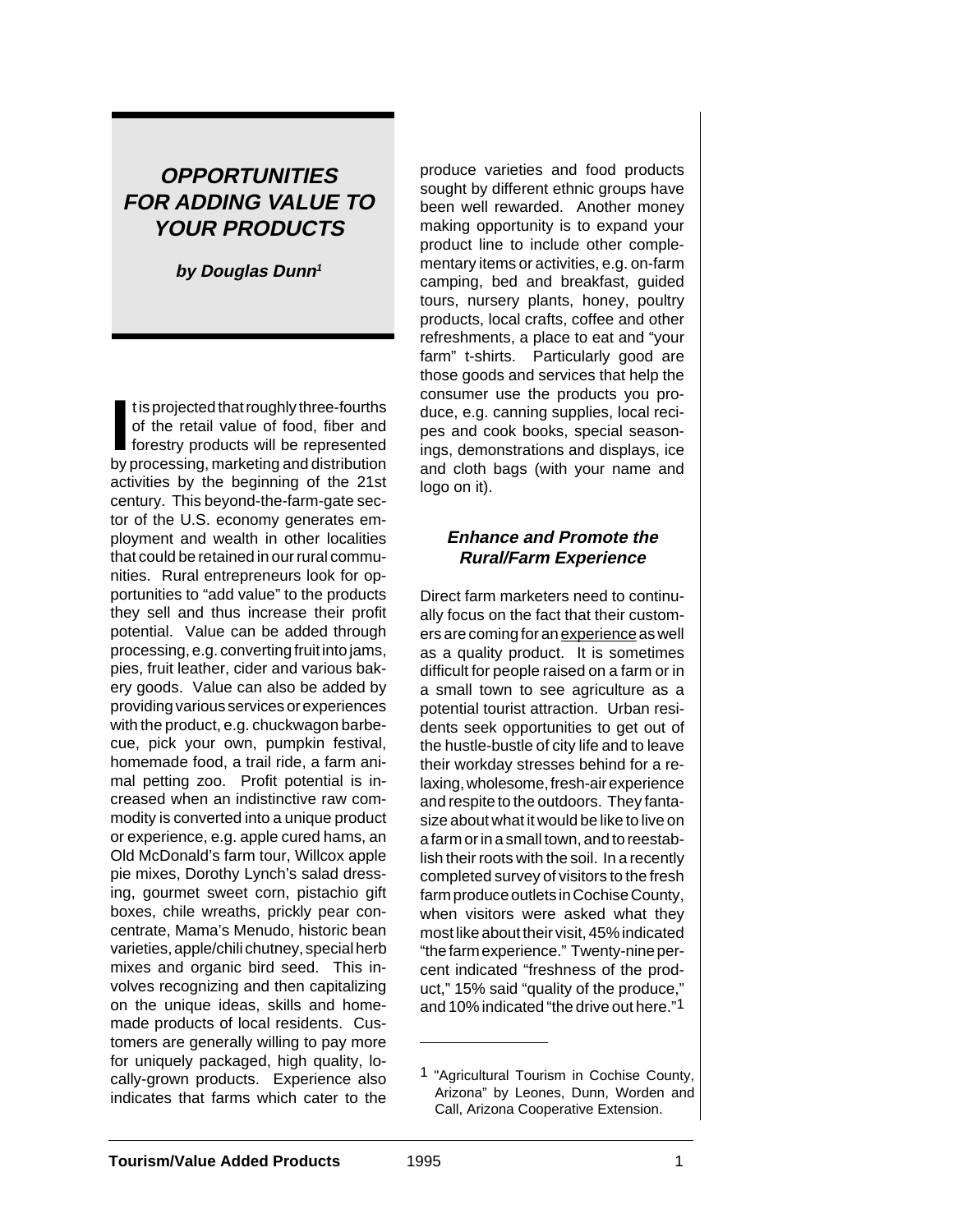The same study showed that 44% of the visitor parties included children. A strong motivator among those visitors was the opportunity for their children to experience farm life and to learn where food comes from.

Segmentation of the tourist market shows that 30% of all travelers are "knowledge seekers" who want to learn on a vacation. Such visitors want to talk with the farmer about how the crop is grown, and develop a personal relationship. Today's "baby boomers" are increasingly seekers of "immersion experiences," and are willing to pay for quality.2 They prefer natural experiences over contrived activities. Also, trends indicate that people today are taking shorter, more frequent vacations and are looking for weekend getaways. For most direct farm marketers, the quality of the experience they provide will be their strongest marketing tool and determinant of success. Care should be taken, however, to insure that the experiences and services provided are costeffective in increasing sales and profit. The importance of providing visitors with opportunities to experience farm life is simply summarized by one direct farm marketer, "the longer they stay, the more they spend." Today's tourists are willing to pay for these experiences; don't feel you must give them away free.

#### **Develop and Promote an Overnight Package**

"The longer they stay, the more they spend" is even more important from a community perspective. The earlier men**tioned survey of visitors to** fresh farm produce outlets in Cochise County indicates that visitors who stayed overnight spent an average of \$76 more in the community per party than those visitors who stayed

only for the day.<sup>3</sup> A study of naturebased tourism in the Sierra Vista area of Cochise County showed similar results, with \$7 per person being spent by the average day-trip visitor and \$51 per person being spent by the average overnight visitor.4 The banding together of direct farm marketers with other businesses in the community to develop and promote an overnight get-away package is one of the greatest opportunities they have for expanding their business and its economic impact on the community. The goal of cooperative promotion is to exchange customers. A summary of the recommendations coming out of the Cochise County study follows:

- a. Identify and promote other (already existing) complementary activities as part of the farm/rural experience. Examples might include:
	- Rex Allen Museum
	- ball games
	- swimming/city park/ramada
	- Saturday night westerndances
	- livestock auction
	- historic walking tour
	- calf roping
	- buy cowboy/farmer duds

- 3 Overnight visitors spent an average of \$130 per party compared to \$54 spent by the average day tripper.
- 4 "Nature-Based Tourism and the Economy of Southeastern Arizona," by Crandall, Leones and Colby, Department of Agricultural and Resource Economics, The University of Arizona.

**Tourism/Value Added Products** 1995 2

<sup>2</sup> "Agri-Tourism in New York State: Opportunities and Challenges in Farm-Based Recreation and Hospitality," by Duncan Hilchey, Department of Rural Sociology, Cornell University.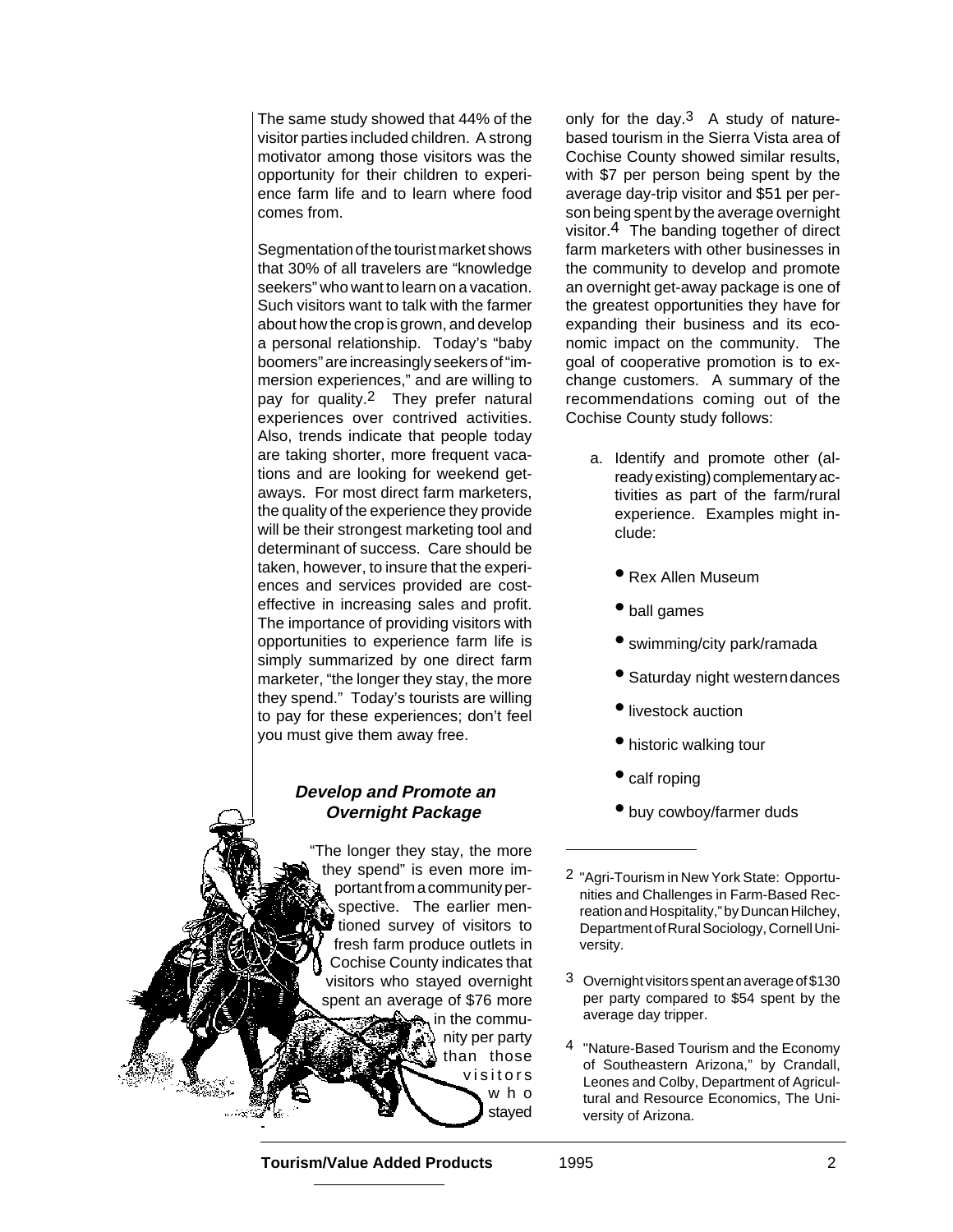- b. Identify opportunities for local entrepreneurs to develop other money making activities to be offered as part of the farm/rural experience. Examples might include:
	- outdoor BBQ/steak fry/ chuckwagon
	- farm/ranch guided tour
	- horse/hay rides
	- story teller
	- bed and breakfast
	- vacation on a working farm
	- on-farm camping
	- ostrich weekend
	- working cowboys rodeo
- c. Market as a "fresh air" activity. Encourage visitors to stay overnight to experience the peaceful solitude of early morning (or early evening) on a farm. Pick in the cool of the morning. Hear the rooster crow and other early morning sounds of the farm. Breathe fresh air at its finest. Have a country breakfast.
- d. Provide for overnight cooling and storage of produce.
- e. Provide visitors with a weekend calendar of events. Plan evening activities. Plan for the special interests and needs of (1) families with children, (2) retirees, (3) group tours. Be open.
- f. Restaurants serve dishes made from local farm fresh produce, e.g., okra, black-eyed peas, apple burgers, desserts.
- g. Host bus tours—garden clubs, retirement communities, etc.
- h. Host several festivals, e.g. water melon seed spitting contest, scare crow contest, ostrich festival.
- i. Develop a targeted, very focused brochure promoting the overnight package, with a clear sequence of activities. People will have trouble getting around unless you make it easy for them.
- j. Find out who your customers are; work at getting them back. Develop the reputation as a touristfriendly community.
- k. Be willing to also promote the rest of Cochise County.

## **Stand Out From the Crowd**

You can't be all things to all people. Direct farm marketing is often a daybreak to dusk activity. Serving the public is often a challenge. Start small. Find your niche and do it well. Differentiate yourself from other food and recreation establishments.

<sup>1</sup> Prepared by Douglas Dunn, County Director and Extension Agent, Community and Economic Development, Arizona Cooperative Extension (Cochise County, Willcox).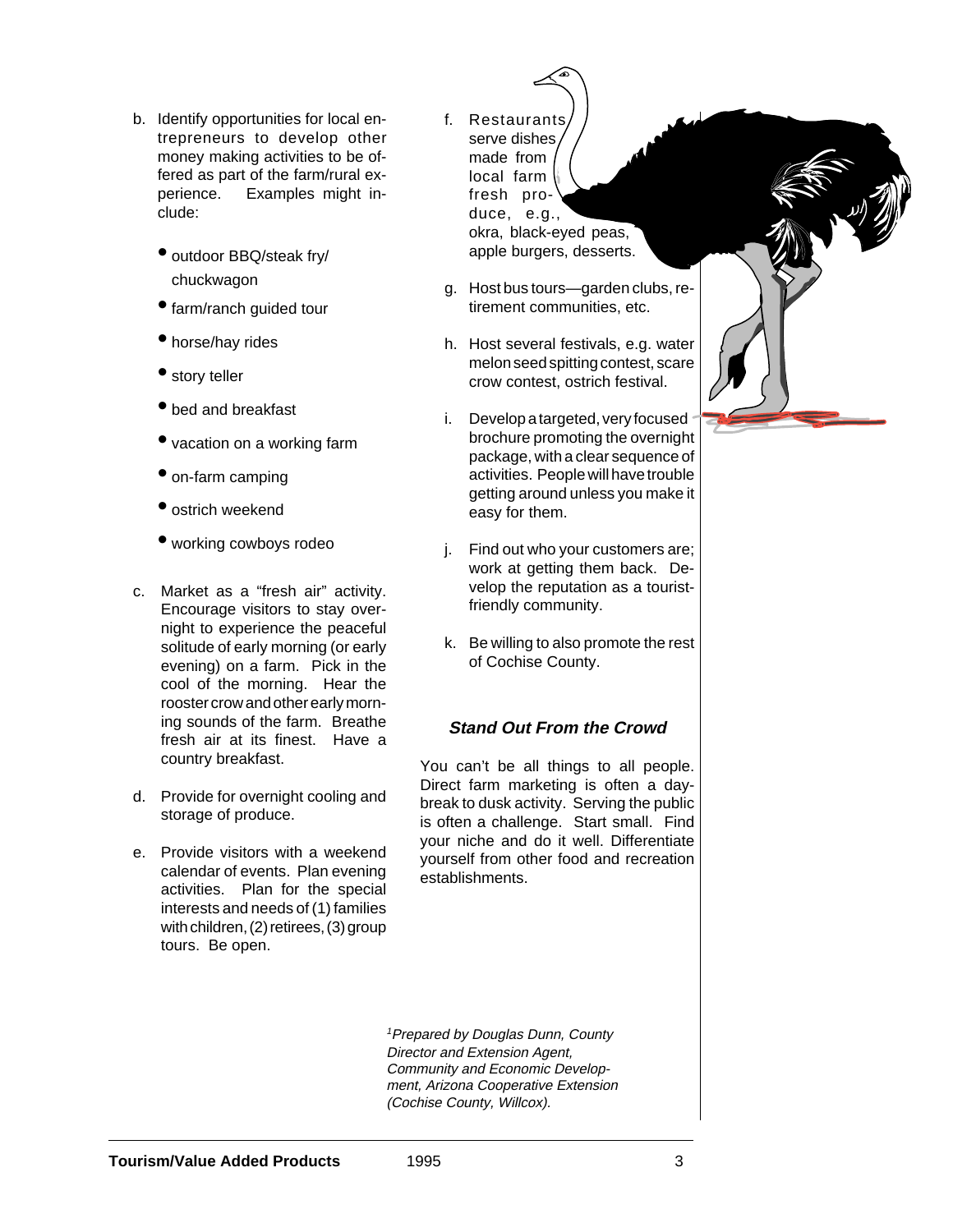## *FOR ADDING ADDITIONAL VALUE TO YOUR PRODUCT AND EXPANDING YOUR BUSINESS*

Ծজ

## *Add to the visitor's experience*

- · On-farm walking trails
- **Wagon rides**
- **Field tours**

*1*

*5*

*0*

- Special events
- **Contests**
- Seasonal festivals
- Bed & breakfast
- · On-farm camping
- Farm/ranch tour
- · Craft demonstrations
- · Farm museum
- Old tools and equipment
- · Working farm vacation
- · Hay ride
- Horseback riding
- · Horse-power farming
- Nature study
- Farm animal petting zoo
- Religious services on the farm
- **Weddings**
- Pick in the early morning
- · Educational exhibits
- · Bus tours
- **Fishing**
- **Swimming**
- Learn more about farming
- Observe harvesting techniques
- · Bird-watching
- · Cattle drive
- **Bridle paths**
- · Cut your own Christmas tree
- · Things for kids to do
- · Pedal tractor rides
- · Pony rides
- Train employees
- · Menudo cook-off
- Pie baking contest/displays
- · Sweet corn roast
- Celebrity tomato pitch
- Pumpkin carving contest/display
- **Drawings**
- **Musicians**
- · Chuckwagon barbecue
- Pick your own

## *Add value to the product*

- **Desserts**
- **Pies**
- Cider/juice
- Apple bread
- · Home-made products
- Steamed corn to eat
- **Gift baskets**
- Bakery goods
- Jams and jellies
- · Cured/smoked meats
- Custom slaughter
- Gourmet hog dogs
- Pesticide-free produce
- **Syrups**
- **Dried fruit**
- Special seasonings
- Menudo mix
- Apple pie mix
- · Salsa
- Chile wreaths

#### *Offer other services*

- Picnic facilities
- **Newsletter**
- Customer mailings
- · Calendar of events
- Friendly employees

#### *Offer other products*

- Rent-a-tree
- · Lunch/farm restaurant
- · "Your Farm" T-shirts
- Bird seed

*I D E A S*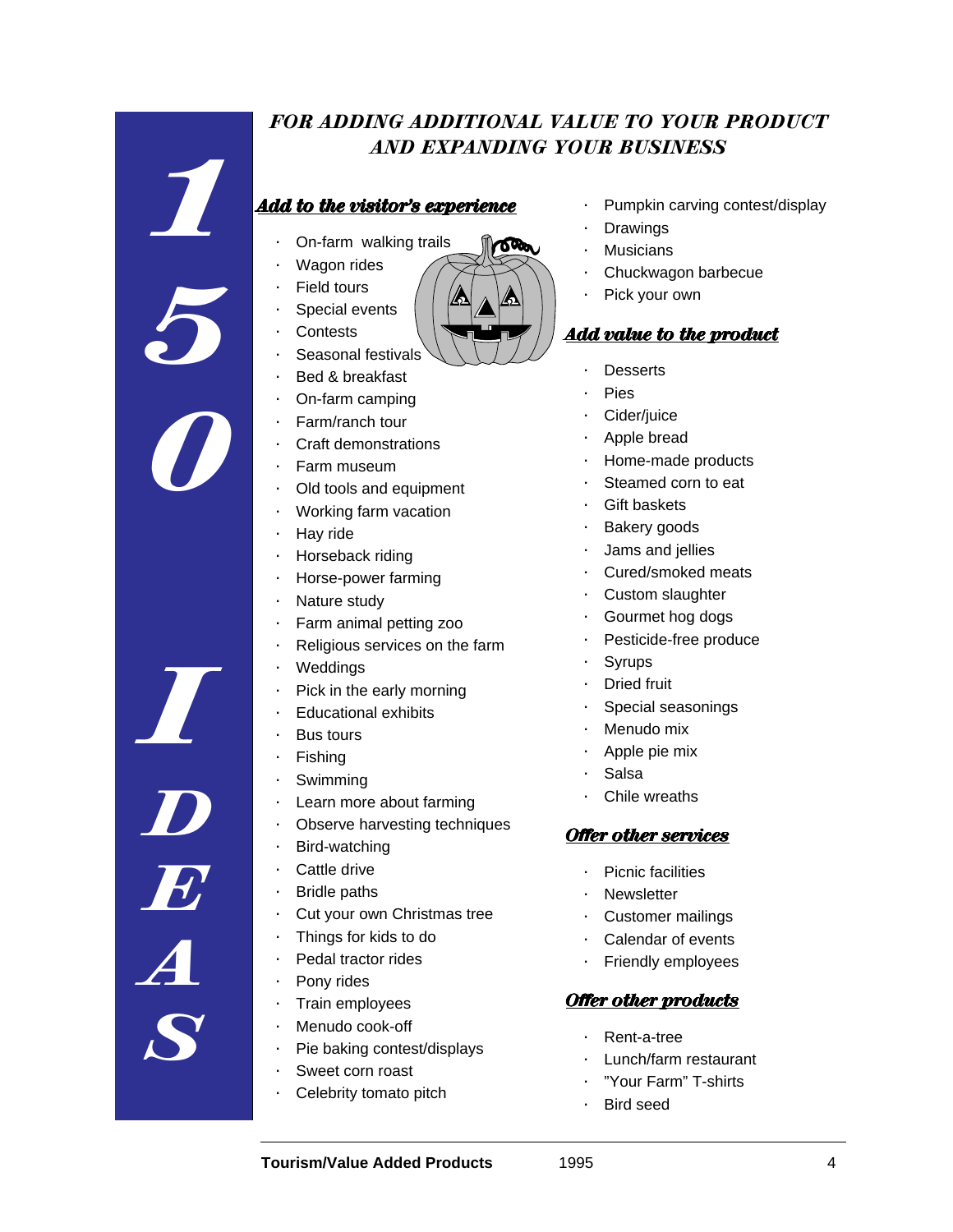- · Mulch
- · Pleasant surroundings
- · Drinking water
- · Produce washing area
- · Educational exhibits
- · Recipes
- · Compost
- · Canning supplies
- · Flea market
- · Antiques
- · Crafts
- · Gift certificates
- · Clean restrooms
- · Picking instructions
- · Canning demonstrations
- · Drying instructions
- · Cookbooks
- · Snack shop/coffee
- · Nursery stock
- · Flowers
- · Ethnic foods/varieties
- · Child care
- · Things for kids
- · Water fountain
- · Mail order
- · A place to sit and rest
- · Coolers
- · Ice machine
- · Organic produce
- · Farm fresh eggs
- Gourmet vegetables
- · More parking
- · Provide seasonality information

*1*

*5*

*0*

*I*

*D*

*E*

*A*

*S*

- · U-Pick memberships
- Accept credit cards
- · Wheeled carts for produce
- · Honey
- **Herbs**
- · Ostrich meat
- · Salsa
- · Dried fruit
- · Bulletin board
- · Suggestion box
- · Play area for kids
- · Provide a receipt
- · Wheelchair accessible
- · Mushrooms
	- · Wine
- · Fresh meats
- · Indian corn
- Sugar cane
- · Pay telephone
- · Fire wood
- **Historic varieties**
- Fee fishing
- Dairy products
- **Grains**